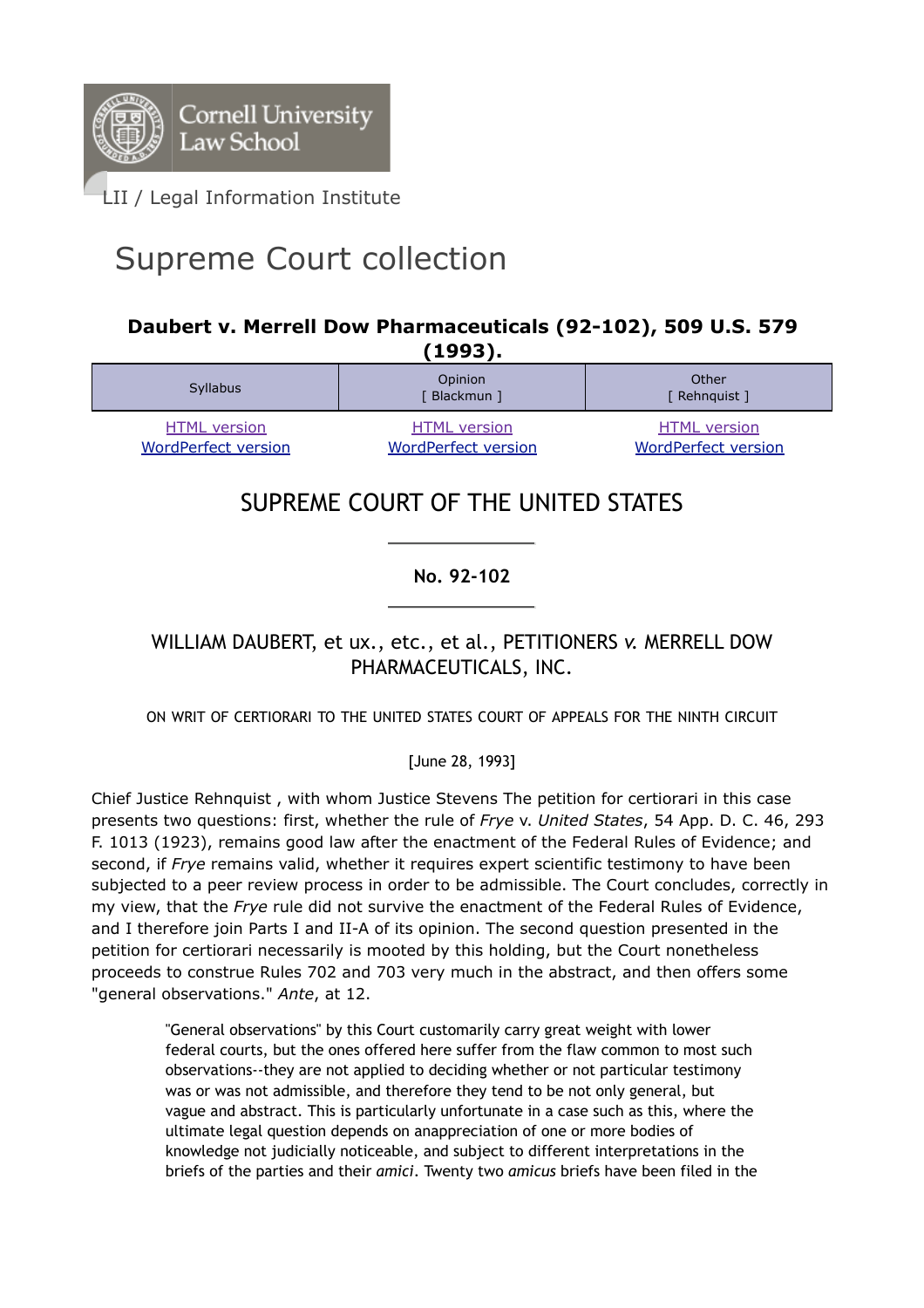case, and indeed the Court's opinion contains no less than 37 citations to *amicus* briefs and other secondary sources.

The various briefs filed in this case are markedly different from typical briefs, in that large parts of them do not deal with decided cases or statutory language--the sort of material we customarily interpret. Instead, they deal with definitions of scientific knowledge, scientific method, scientific validity, and peer review--in short, matters far afield from the expertise of judges. This is not to say that such materials are not useful or even necessary in deciding how Rule 703 should be applied; but it is to say that the unusual subject matter should cause us to proceed with great caution in deciding more than we have to, because our reach can so easily exceed our grasp.

But even if it were desirable to make "general observations" not necessary to decide the questions presented, I cannot subscribe to some of the observations made by the Court. In Part II-B, the Court concludes that reliability and relevancy are the touchstones of the admissibility of expert testimony. *Ante*, at 9. Federal Rule of Evidence 402 provides, as the Court points out, that "[e]vidence which is not relevant is not admissible." But there is no similar reference in the Rule to "reliability." The Court constructs its argument by parsing the language "[i]f scientific, technical, or other specialized knowledge will assist the trier of fact to understand the evidence or to determine a fact in issue . . . an expert . . . may testify thereto . . . ." Fed. Rule Evid. 702. It stresses that the subject of the expert's testimony must be "scientific . . . knowledge," and points out that "scientific" "implies a grounding in the methods and procedures of science," and that the word "knowledge" "connotes more than subjective belief or unsupported speculation." *Ante*, at 9. From this it concludes that "scientific knowledge" must be "derived by the scientific method." *Ante*, at 10. Proposed testimony, we are told, must be supported by "appropriate validation." *Ante*, at 10. Indeed, in footnote 9, the Court decides that "[i]n a case involving scientific evidence, *evidentiary reliability* will be based upon *scientific validity*." *Ante*, at 10, n. 9 (emphasis in original).

Questions arise simply from reading this part of the Court's opinion, and countless more questions will surely arise when hundreds of district judges try to apply its teaching to particular offers of expert testimony. Does all of this *dicta* apply to an expert seeking to testify on the basis of "technical or other specialized knowledge"--the other types of expert knowledge to which Rule 702 applies--or are the "general observations" limited only to "scientific knowledge" ? What is the difference between scientific knowledge and technical knowledge; does Rule 702 actually contemplate that the phrase "scientific, technical, or other specialized knowledge" be broken down into numerous subspecies of expertise, or did its authors simply pick general descriptive language covering the sort of expert testimony which courts have customarily received? The Court speaks of its confidence that federal judges can make a "preliminary assessment of whether the reasoning or methodology underlying the testimony is scientifically valid and of whether that reasoning or methodology properly can be applied to the facts in issue." *Ante*, at 12. The Court then states that a "key question" to be answered in deciding whether something is "scientific knowledge" "will be whether it can be (and has been) tested." *Ante*, at 12. Following this sentence are three quotations from treatises, which speak not only of empirical testing, but one of which states that "the criterion of the scientific status of a theory is its falsifiability, or refutability, or testability," *ante*, pp. 12-13.

I defer to no one in my confidence in federal judges; but I am at a loss to know what is meant when it is saidthat the scientific status of a theory depends on its "falsifiability," and I suspect some of them will be, too.